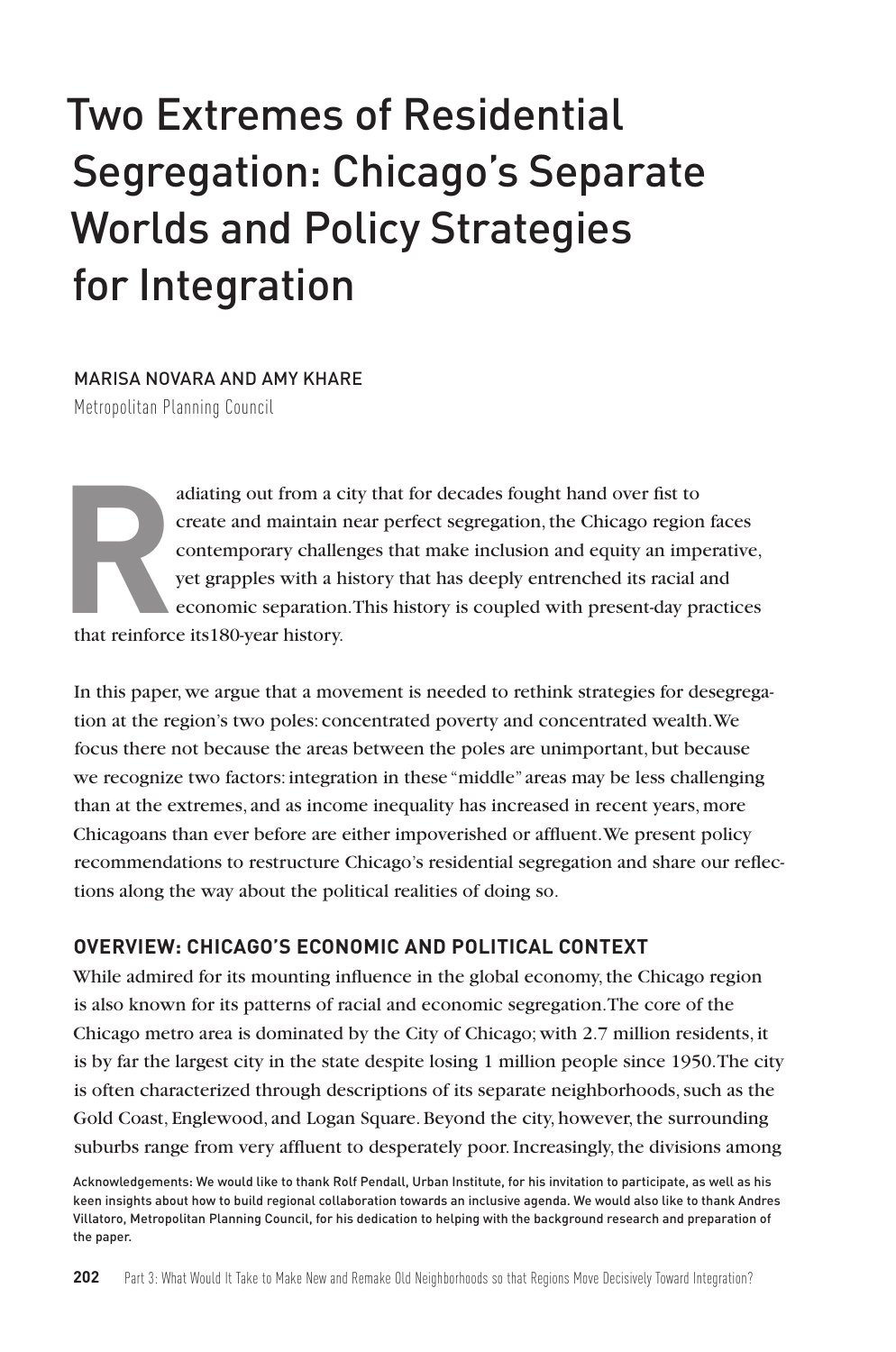suburbs make intra-regional development and cross-jurisdictional political collaboration difficult, in part due to the heightening diversity among and the range of fiscal stability across suburbs. For example, the affluent North Shore contains predominantly white homeowners, while the South suburbs in Cook County and adjacent areas face rising levels of depopulation and disinvestment.

In the past several decades, intensifying income inequality has exacerbated the longstanding problem of residential segregation. While racial segregation has been a longstanding challenge and remains one to this day, Chicago also ranks in the top quarter of all metro areas with regards to economic segregation.**<sup>1</sup>** Chicago's white households are wealthier than the national average, while African American households have substantially less wealth than the national average.**<sup>2</sup>** These broad trends place Chicago in danger of becoming even more residentially segregated by race and class, as demonstrated by evidence that the number of concentrated low-income community areas is on the rise.**<sup>3</sup>**

Historically, the city's own urban redevelopment and housing policies contributed to the siting of African Americans in particular areas of the South and West sides, while also segmenting immigrants into neighborhoods best described as ethnic enclaves.**<sup>4</sup>** Chicago's development as a segregated city was largely dominated by powerful political processes, many of which reproduced barriers to housing mobility. As an example, housing and mortgage redlining policies kept African American residents confined to the city of Chicago's lower-income neighborhoods, while other policies encouraged white flight, highway expansions, and the growth of the suburbs.

These patterns of spatial segregation in the city of Chicago and later across the region have been politically controlled, since decisions by mayors, elected officials, zoning board officials, and others determined the opportunities for working-class households and minorities to relocate. State law leaves local governments a lot of discretion, which affluent communities have often used to exclude low-income people despite a state anti-NIMBY law modeled on Massachusetts' Chapter 40B. These spatial patterns are so woven into the fabric of the city that some observers question if and how the enduring configurations can ever truly be transformed.**<sup>5</sup>**

Chicago's class- and race-based urban development extends beyond its housing markets and into its government institutions. The city has long entertained a powerful mayoral coalition, aided in part by authority delegated to an overly large number of aldermen—fifty—whose allegiance to a central city government controlled by the mayor has been maintained over time. Aldermen enjoy a high level of political control over local zoning and resource allocation decisions within their wards, which in turn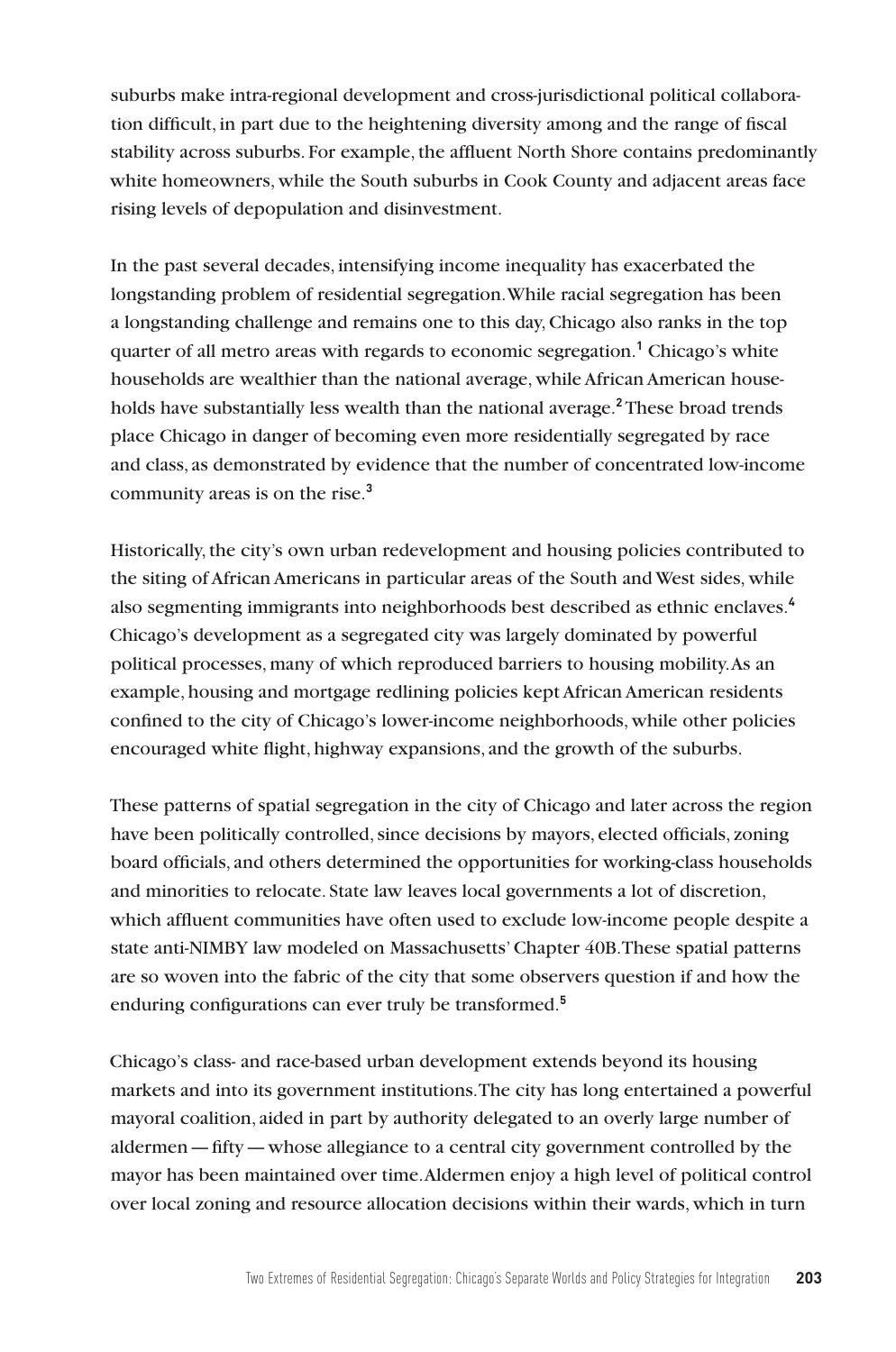leads to a dearth of cross-city neighborhood development approaches that could aid in more comprehensive planning.**<sup>6</sup>**

Over the past two decades, the redevelopment of the central city generated profitable investment opportunities, while raising Chicago's global profile. The city of Chicago has moderate housing market demand overall, but demand is hot in some neighborhoods and very depressed, with severe population loss, in others. Select neighborhoods, such as the South and West Loop, were formerly commercial and light industrial, and are now attracting wealthy residential populations. Within this political context, former Mayor Daley and other city officials announced plans to demolish public housing buildings, while also initiating novel redevelopment strategies to create mixed-income communities. Federal HOPE VI funds were used to demolish iconic public housing structures such as the Near North Side's Cabrini-Green and the South Side's three-mile-long State Street Corridor. During this same period, other city neighborhoods were slated for redevelopment through the Local Initiatives Support Corporation (LISC) New Communities program aimed at comprehensive community revitalization. These and other changes laid the groundwork for transforming entire neighborhoods where people of different incomes and ethnic and racial backgrounds would co-habitate. Under Mayor Rahm Emanuel, the city continues its focus on economic development, attracting commercial ventures such as Google and the corporate headquarters relocation of formerly suburban McDonald's to redeveloped corridors.

During this same two-decade period, the entire Chicago region expanded its boundaries, stretching into the periphery of the neighboring states of Indiana and Wisconsin. New development on the edges of the urban bounds provided new opportunities for residential mobility, particularly for Latinos who moved into growing suburbs.

Most recently, the Chicago region has experienced growing levels of economic inequality. This marked increase in the number of extremely wealthy and extremely low-income populations has taken place during a period when middle-class populations have sharply declined in the city of Chicago. Racial shifts are afoot as well: census data show that in just ten years between 2000 and 2010, Chicago's population declined by nearly 200,000, of which 189,000 were African American. Furthermore, the 2008 economic crisis proved detrimental for local job opportunities, home prices, and home foreclosures, with disproportionately negative impacts on low-income communities of color.**<sup>7</sup>**The impact of the crisis can also be seen in diminishing city revenues as foreclosures reduced property tax payments, leading in turn to deeper shortages in the city's already pressed operating budget.**<sup>8</sup>**

In the city of Chicago, the socioeconomic characteristics of most low-income, primarily African American areas have changed very little over the past 30 to 40 years,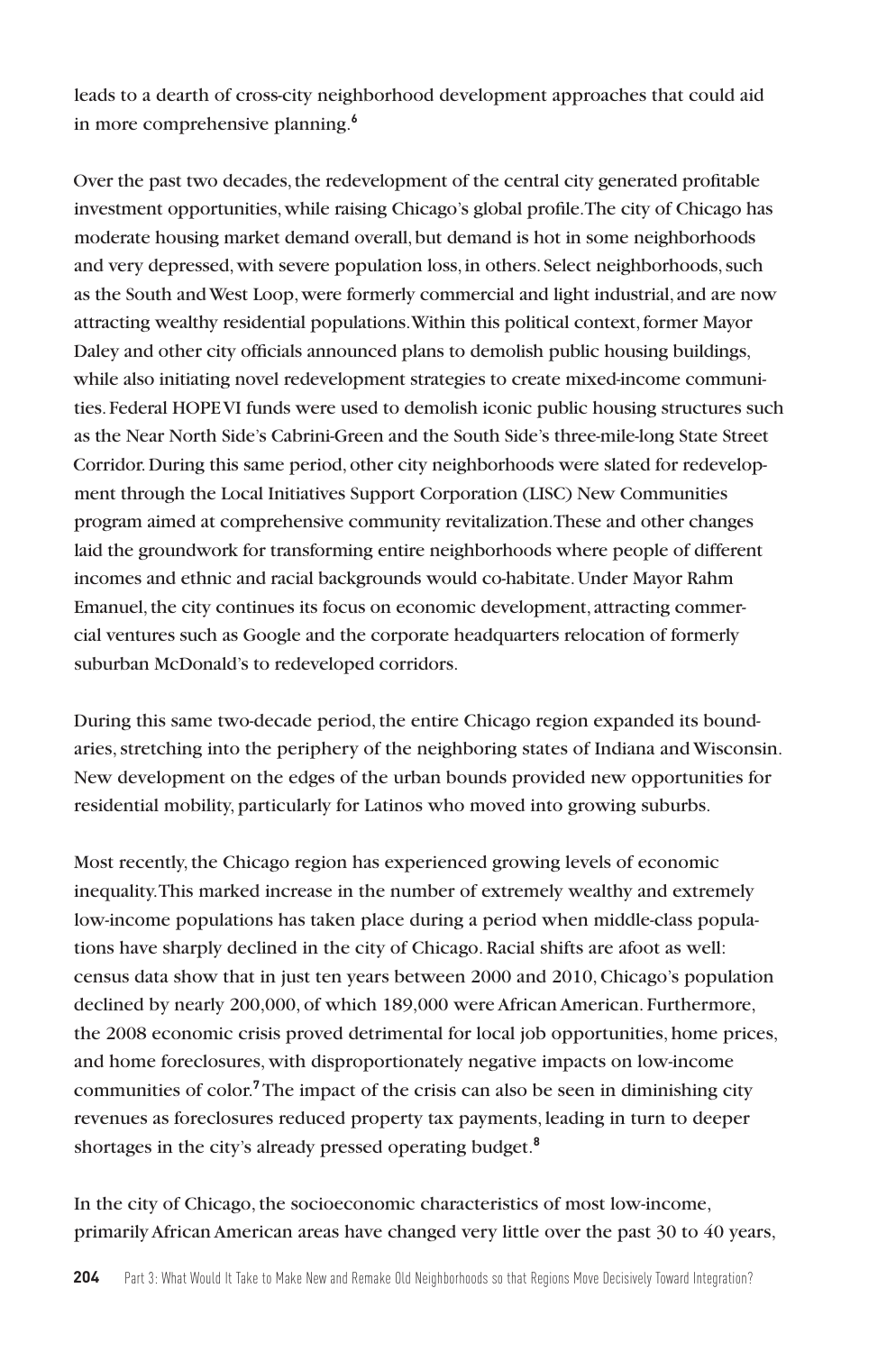but these areas have lost population, while formerly middle-income African American areas have become increasingly low-income. The net result is that Chicago now has a greater number of low-income African American areas than in the past, but these areas have a smaller total population. This change has occurred over the same time period as a dramatic loss in middle class population. The low-income African American West Side neighborhood of North Lawndale, for instance, saw its population decline from a high of 125,000 in 1960 to 36,000 in 2010, a decrease of 71 percent. More recently, the South Side neighborhood of Chatham, a quintessential African American middle-class area until the 1990s, has experienced a marked socioeconomic decline: from 2000 to 2010 alone, the median income dropped 19 percent and the unemployment rate rose 157 percent.**<sup>9</sup>**

For African Americans in Chicago, then, segregation has not much changed in recent decades, nor have its causes: government, structural, and individual racism, along with the deindustrialization that first led to disinvestment in these areas. And in African American areas, the socioeconomic changes that *have* taken place have often been for the worse. It is odd, then, that public discourse about housing in Chicago has recently focused on gentrification, so much so that it would seem to be around every corner. The reality says otherwise: a 2014 University of Illinois at Chicago Voorhees Center study of the forty-year span from 1970 to 2010 found that of 77 community areas, nine have gentrified while those in concentrated poverty have increased from 29 to 45.**<sup>10</sup>** The monoracial, low-income areas that have changed or are presently in the throes of gentrification are Latino. We talk about gentrification in Chicago much more than it is actually happening, especially where African Americans are concerned. Chicago neighborhoods that are more than 40 percent African American do not gentrify, a finding that reflects national trends.**<sup>11</sup>**

The city is facing century-old and current challenges that make inclusion and equity both imperative, but also incredibly difficult to address. It is within this context that we are working on a project to address Chicago's persistent racial and economic segregation through a cross-sector regional initiative called The Cost of Segregation, led by the Metropolitan Planning Council. In this paper, we argue that a movement is needed to rethink strategies for desegregation at the region's two poles: concentrated poverty and concentrated wealth. In growing areas of concentrated poverty, market-based strategies have long ceased to be effective, and in areas of concentrated affluence, efforts to induce the inclusion of affordable housing through regulatory measures have been met with resistance and even lawsuits. In both, new levels of political will and economic resources are necessary to achieve a less segregated and more equitable Chicago. As pragmatics committed to structural change, we also present initial policy recommendations that could restructure Chicago's persistent patterns of residential segregation. In exploring new policies for these two poles,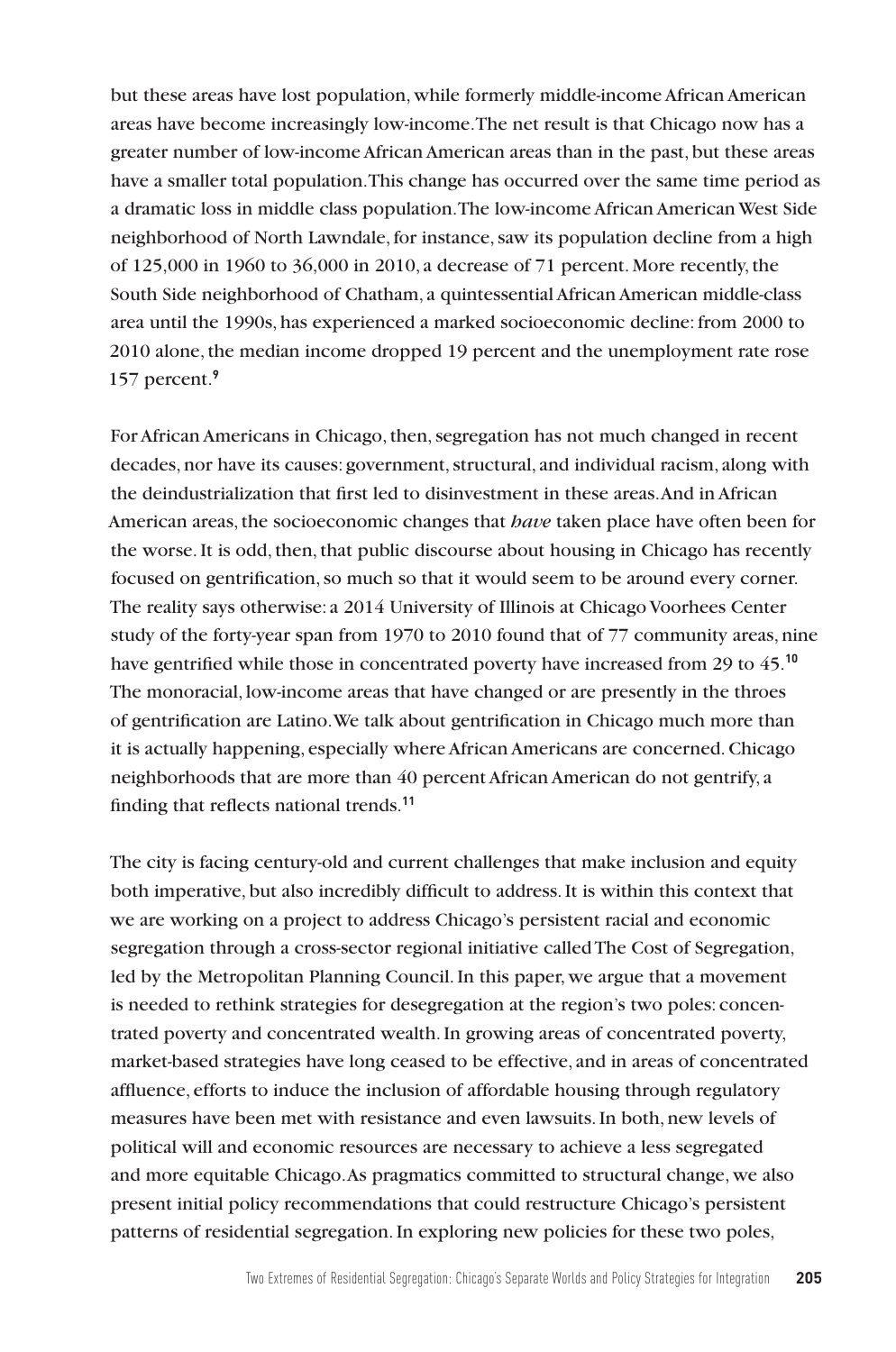we share our reflections about how to move the Chicago region decisively toward increased integration by race and income.

# **TACTICS FOR INCREASED INTEGRATION**

In our work seeking policy ideas from around the country to advance racial and economic integration, we have noticed a clear trend in housing policy. Strong and gentrifying markets and more affluent areas capture abundant attention from policymakers and others. When it comes to improving integration in strong markets, we have found no shortage of ideas. These range from improved Housing Choice Voucher portability to innovative structures for hard units in opportunity areas, such as Chicago's own Regional Housing Initiative. HUD's recent emphasis on Affirmatively Furthering Fair Housing has furthered this trend, with many state housing authorities, including Illinois', adjusting their Qualified Allocation Plans to provide incentives to develop units in strong markets.

Likewise, we found that areas undergoing or under threat of gentrification are the beneficiaries of much attention, if not of commensurate policy interventions, concerning the protection of affordability. Media stories highlight the deleterious impacts of displacement. Citizens march and attend community meetings to draw attention to the changing dynamics within their neighborhoods, and elected officials publicly vow to protect affordability for their long-time constituents.

As professionals who have spent years in community development in many of Chicago's most disinvested neighborhoods, though, we are struck by how much deeper we had to probe to find comparable innovation, energy, and new ideas regarding cities' most impoverished neighborhoods. For the most part, as a field we seem to be doing the same things we've done for the past thirty years: We support community development corporations, which do the best they can to cobble together Low-Income Housing Tax Credit deals that are slow to come to fruition and not designed to house communities' lowest-income residents. And as scarce as the supply of affordable housing in these areas is, it is bountiful compared to the dearth of livingwage jobs. This is an unfortunate irony, especially given that the community development movement began with an intense focus on jobs and economic development.

We begin with this disinvested geography, and explore what factors might influence the desegregation of our most struggling neighborhoods, where housing markets and community renewal have been stagnant for decades.

# **INTEGRATION AND EQUITY IN AREAS OF DISINVESTMENT**

Repairing a failed real estate market is extremely difficult. We focus first on the fundamentals of market failure in disinvested areas; we then discuss strategies to address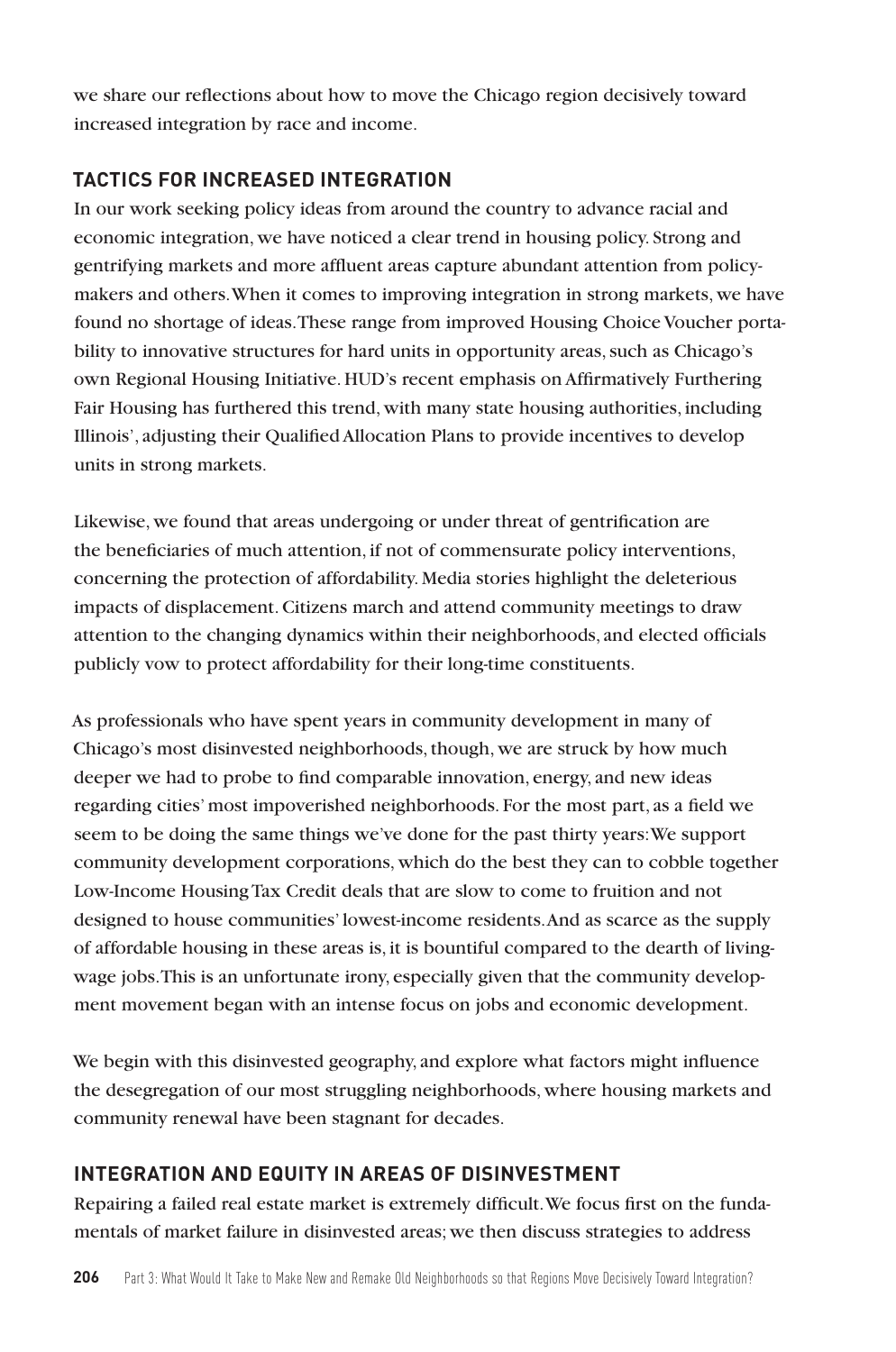low property values and the challenges of building wealth or just breaking even in disinvested communities.

When property values are low, movement in the real estate market slows to a crawl and makes it less likely that traditional lending products will meet would-be buyers' needs.**12** A rash of foreclosures, as occurred in the wake of the Recession, leaves rockbottom comparables on which to base appraised values. Many have argued further that, in a phenomenon known as appraisal redlining,**<sup>13</sup>** appraisers systematically undervalue property in low-income areas. As Squires documented, "The appraisal industry has had relatively little experience with, and simply does not know how to value property in, non-white communities."**<sup>14</sup>** The opposite problem occurred in the run-up to the Recession, when appraisers often inflated home values under pressure to appease lenders. In both cases, would-be homeowners of color in disinvested areas suffered the most. The combination of low real estate value along with poorly executed appraisals often results in a virtual standstill of market activity, as would-be investors and homeowners cannot get the credit they need to reinvest in the community.

We are interested in strategies to combat these challenges. To address the phenomenon known as the appraisal gap—in which the costs associated with rehabbing or constructing units are higher than the appraised value of the property itself—Chicago and Detroit have tried tactics to make up for this market failure and jumpstart reinvestment. In Detroit in 2014, of 3,500 single-family home sales, 87 percent were cash sales—a number that does not even include homes sold in foreclosure auction.**<sup>15</sup>** Conventional home loans are nearly impossible to come by due to the combined challenges of low land values and high rehab costs resulting from deferred maintenance. To combat this situation, the Detroit Home Mortgage Program allows qualified buyers to borrow against the replacement value of a home rather than the appraised value. This program addresses the appraisal gap by offering two mortgages: one for the appraised value of a home, and a second to cover the gap between the appraised value and the replacement value or the cost of renovations needed.

In Chicago, appraisal gap issues and lack of access to credit are less rampant overall than in Detroit, but they are just as severe where they do exist, mostly in African American and (to a lesser extent) Latino areas that have experienced an outmigration of middle-income homeowners. One strong sign of an appraisal gap in a given area is the amount of cash homebuying, which signals the collapse of a more traditional homebuyer market in favor of one dominated by investors. In the South Side neighborhood of Englewood, 87 percent of 2012 home purchases in one census tract were cash, compared to 23 percent citywide.**<sup>16</sup>** In 2009, values dropped so precipitously that nearly a quarter of sales in high-foreclosure areas were paid in cash for under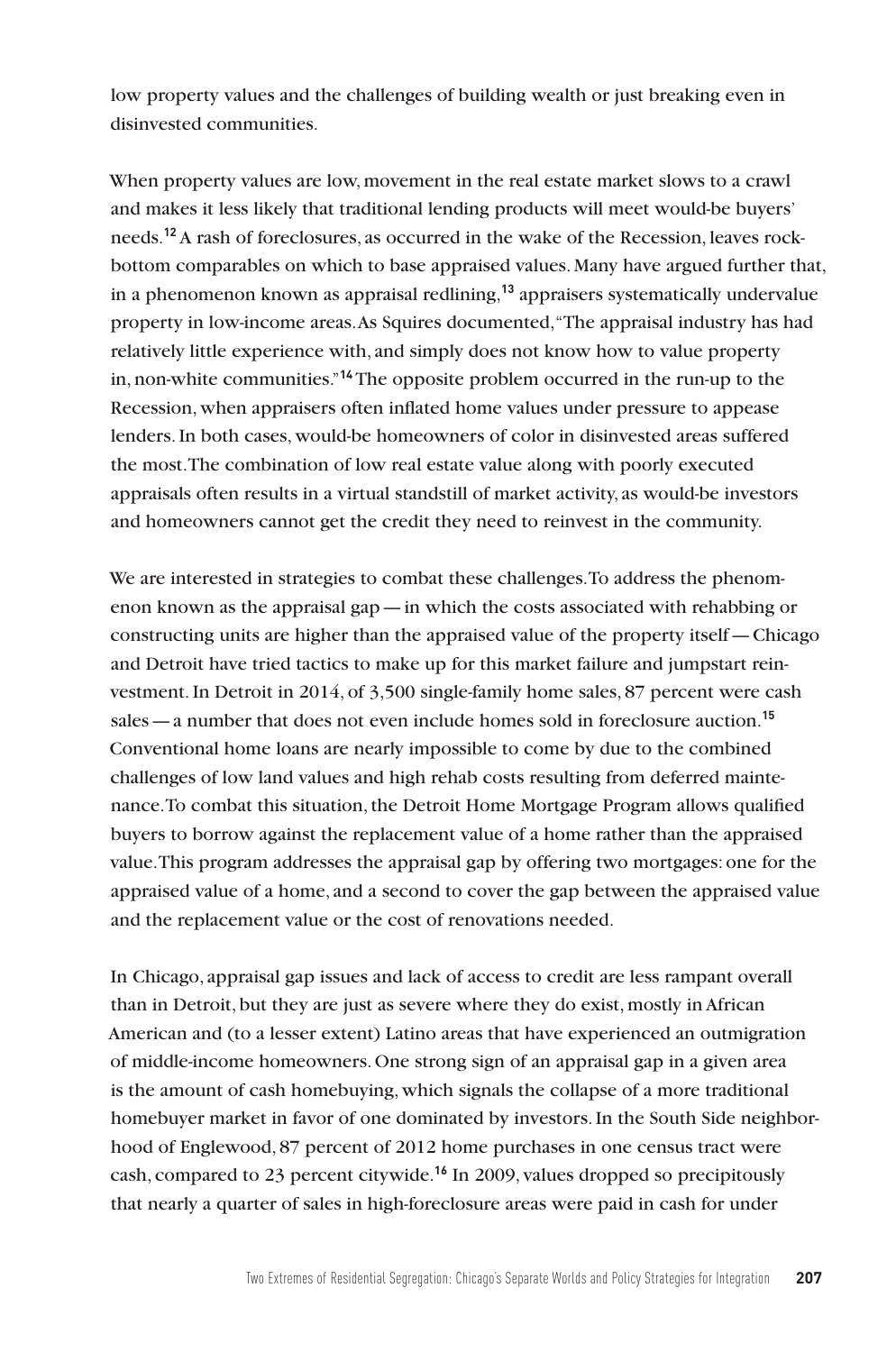\$20,000.**<sup>17</sup>** In Cook County in 2011, 90 percent of sales of bank-owned properties in high foreclosure areas were cash.**<sup>18</sup>**

Basing lending so heavily on property values led these areas to experience what Cook County Land Bank President Rob Rose calls a "self-fulfilling prophecy" in both the run-up and rundown of a housing bubble, as "irrationally exuberant" values build on themselves in a run-up and, when values disappear, collapse just as definitively. Several Chicagobased CDFIs with strong track records have designed alternative loan products that allow would-be investors and owners to borrow based not on property value but rather on ability to repay the loan. Products like these, which generally reach up to 140 percent of loan-to-value, work to establish value in areas that have experienced significant losses. (Such programs may sound uncomfortably close to the irresponsible lending practices that led to the Great Recession, but CDFIs' careful assessment of a borrower's ability to repay, which subprime mortgage lenders disregarded, is a crucial difference).

The City of Chicago recently announced the Chicago Neighborhood Rebuild Pilot Program, a \$2 million pilot program for local contractors and developers to rehab vacant homes in disinvested areas. Partially intended as a jobs program for out-of-work young adults, it is also intended to increase homeownership and property values in areas where both are below the citywide average. The CDFI involved, Chicago Community Loan Fund, is able to reach 120 percent loan-to-value, and has recruited a loan loss reserve/first loss capital fund to provide the credit enhancement these markets demand.**<sup>19</sup>**While its current iteration is supported by one-time surplus funds from unclaimed property tax rebates, we recommend expanding it in similar markets across the city and suburban Cook County. Criteria for defining such similar markets could include percentage of foreclosures, or percent of mortgage activity compared to overall transactions. Traditional lenders could provide credit enhancement and count the loans in their Community Reinvestment Act portfolio.

A nascent proposal for a national Neighborhood Homes Tax Credit would provide a substantial boost to this framework. Modeled after the Low-Income Housing and New Markets Tax Credits, the Neighborhood Homes Tax Credit would focus on homeownership for disinvested areas suffering from appraisal gaps, with the credit bridging the financing gap between the cost of construction or rehabilitation and the sale price of the home. The proposal is not yet a bill, but has substantial support from groups such as NeighborWorks and the National Association of Affordable Housing Lenders. Notwithstanding valid criticism of over-reliance on tax credits versus directly allocating benefits, their use and proliferation is pragmatic, in contrast to an almost certainly doomed fight for direct allocations for investment in struggling areas. When President Trump threatens to "send in the Feds" to Chicago,**20** we wish it were actually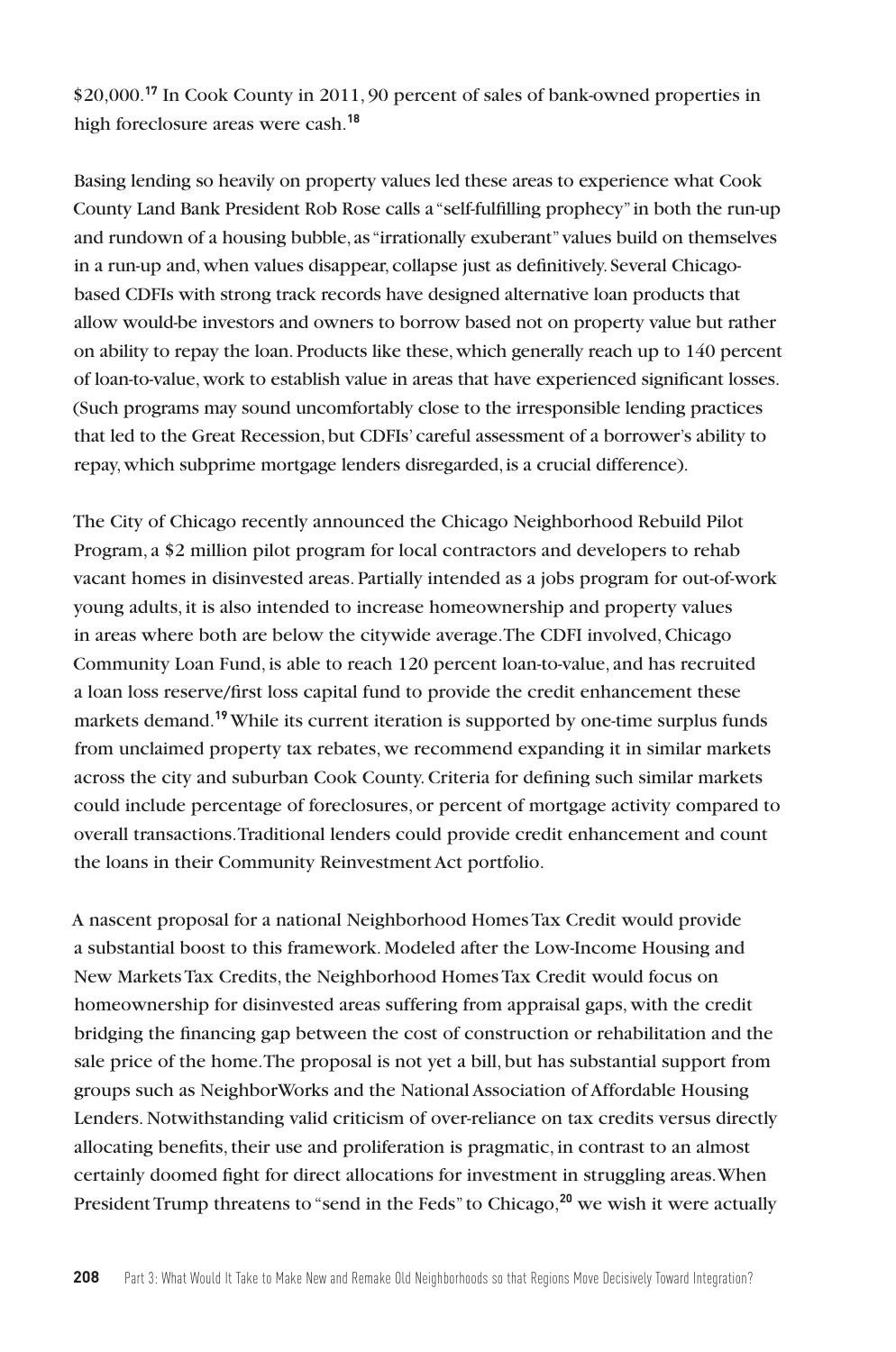a promise to do so with the kind of investment that would make the Neighborhood Homes Tax Credit unnecessary. Until then, we support its development and passage.

Revised lending criteria and improved appraisals would positively impact a large portion of the Chicago region's disinvested areas, making them more ripe for investment and, ultimately, more attractive for integration. Allowing appraisers to base their valuations on the cost and income approaches rather than the sales comparison approach is a key recommendation. This is far from the only need, however. Strategies warranting further exploration include: a comprehensive plan for the productive reuse of vacant land; home equity assurance; community and developer education on the value of dense, transit-oriented development to both connect to transit and leverage first-floor retail; and housing cooperatives and other shared equity options.

## **INTEGRATION AND EQUITY IN AREAS OF AFFLUENCE**

Strong markets have their own set of unique challenges to increased integration as well. We are intrigued by efforts in other states to regulate their way to higher integration. Housing policymakers often cite Massachusetts' 40B, the Comprehensive Permit Act, which allows developers to override local zoning in areas where less than 10 percent of housing stock is affordable. Since it was enacted in 1969, studies show that 40B has accounted for 60 percent of all new affordable units in the state.**<sup>21</sup>**

This sounds like an ideal model, except for the political realities in Illinois. Our own attempt at a similar statewide law, the Affordable Housing Planning and Appeals Act (AHPAA) of 2004, was so gutted in negotiations for passage that it has no enforcement mechanism. In 2015, 68 Illinois municipalities fell short of meeting the 10 percent affordable housing goal, yet 40 of those municipalities, or nearly 60 percent, begged off the need to reach that goal because of their home rule status. Further, while more than 500 developments have been appealed in Massachusetts since 1970, in Illinois' 12-year AHPAA history, exactly zero developers have sued under the law. It turns out that developers in Illinois, at least, don't relish biting the hands of communities that they hope will feed them. A key difference from the Massachusetts law: if a community has under 10 percent affordability and rejects an affordable project, it immediately goes to court; in other words, it is not incumbent on the developer to sue.

A colleague at Massachusetts' Metropolitan Area Planning Council described 40B as an anti-home rule law in a very pro-home rule state, noting that the moment of its passage in the late 1960s is impossible to recreate. If we in Illinois did not manage passage of anything remotely comparable in the relatively shared chaotic aftermath of our own more recent Great Recession, is there any reason for hope here, where a stronger bill could reap substantial gains for affordability in the Chicago region?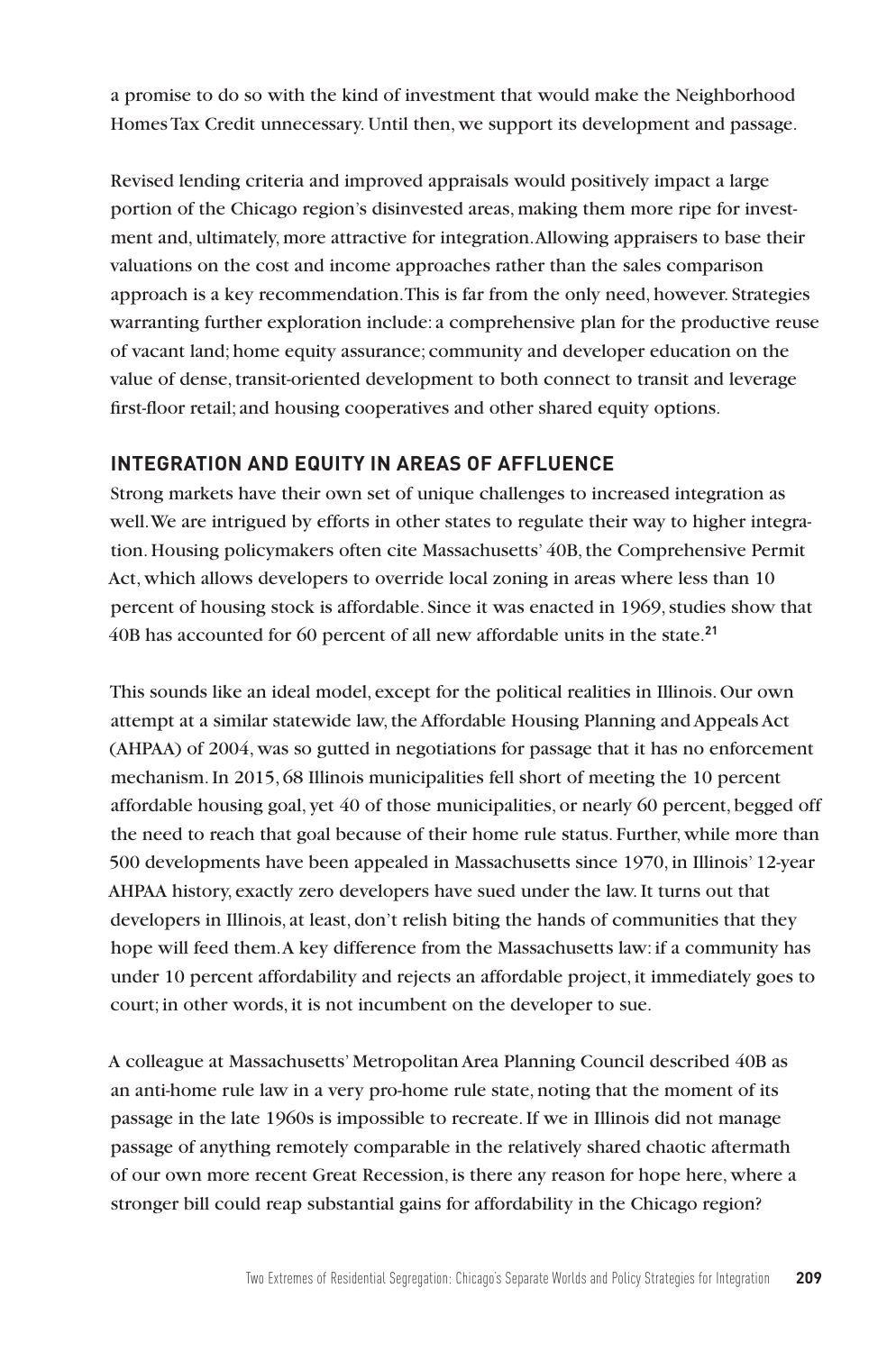It is possible that Massachusetts again provides a roadmap. As an alternative for communities chafing against 40B, the state more recently enacted two measures with incentives (rather than regulations) to provide affordable housing. We will focus on one of those, 40R, which provides financial incentives to communities that establish a smart growth zoning district (SGZD) requiring dense residential development of which at least 20 percent of must be affordable to those earning 80 percent of the area median income. Approved SGZDs receive a one-time incentive payment ranging from \$10,000 to \$600,000, depending on the number of units planned, along with a "density bonus payment" of \$3,000 per housing unit once the building permit is issued, and the affordable units are as-of-right (read: no contentious public meetings need apply).

There are both empirical and politically practical reasons to like this approach. Lens and Monkkonen found that the higher the level of involvement of local government and citizens in permitting processes, the higher the segregation of all kinds and of segregated wealth in particular.**<sup>22</sup>** If the goal is more integrated communities, in other words, land use decisions cannot be concentrated solely in the hands of local actors.

From a political standpoint, while the State of Illinois is mired in budget gridlock, incentive payments created out of real estate transaction fees have some chance of passage, particularly if they were initially enacted in a smaller, more progressive geography than the state as a whole. Perhaps Cook County—the county in which the city of Chicago resides, and in which the current county president and multiple towns are notably progressive—could be a test case.

Yet, we're skeptical: as-of-right zoning is considered downright un-American in most of Illinois. This has also been true in Massachusetts. According to a 2004 report by the Metropolitan Area Planning Council, local officials were "critical or completely opposed to giving the state a degree of control over their zoning decisions" and felt that "the trade-off of giving up control to the state was not worth the money and possibly not worth any amount of money."**<sup>23</sup>**

Still, Illinois' attempt at a regulatory approach has been a dismal failure, and something incentive-based may be the only political possibility. Our experience with the City of Chicago's Affordable Requirements Ordinance (ARO) and Transit Oriented Development Ordinances has been that incremental change is possible and perhaps even preferable when it comes to changing the hearts and minds of developers and community members alike.**<sup>24</sup>** Importantly, the ARO is a requirement, but one that is mandated only when the developer needs a concession—city land, city money, or a zoning change—from the city. If local control is king, incremental but steady change may be our best hope.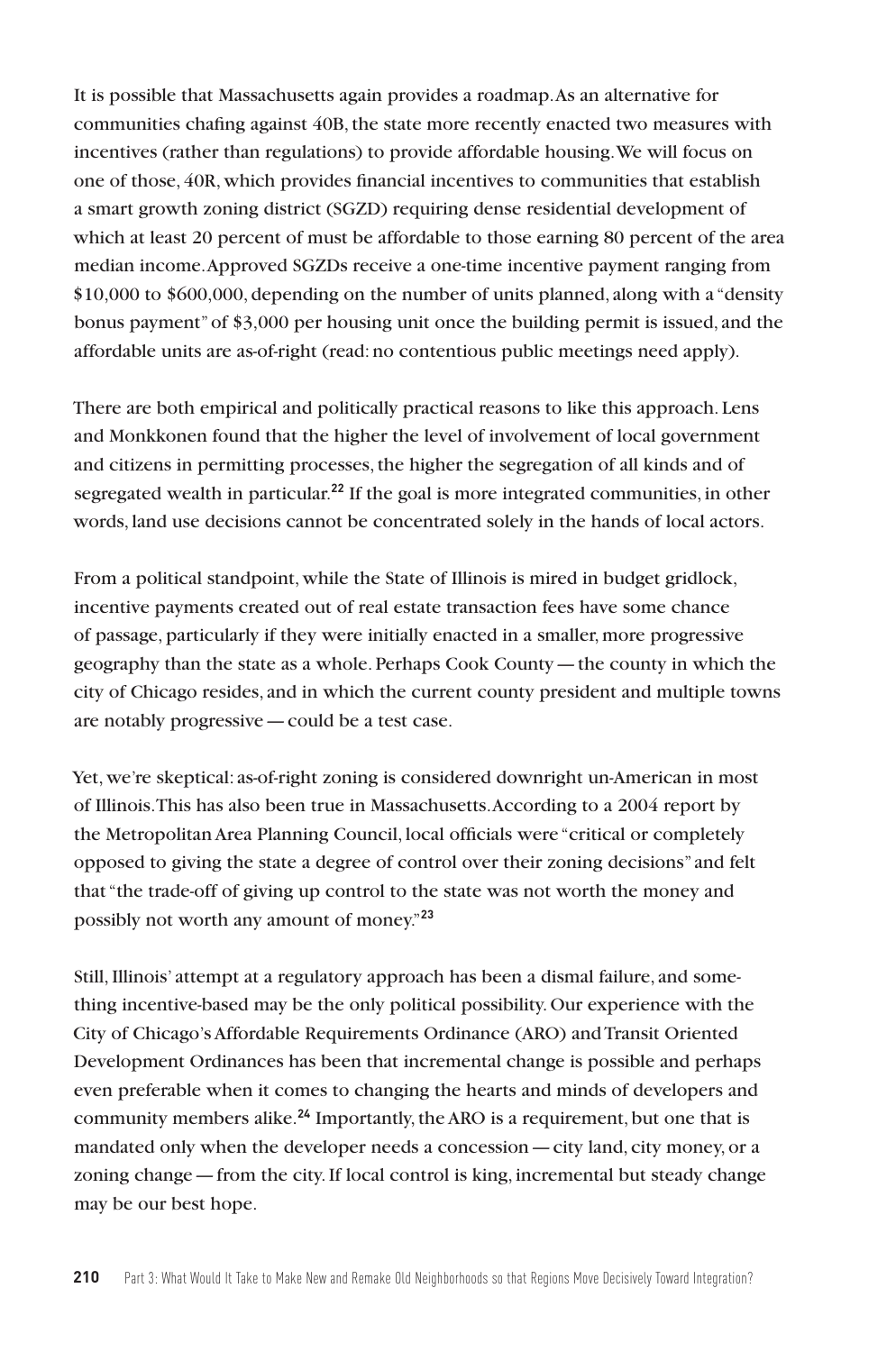On a final note specific to the City of Chicago: Chicago is one of only two cities with its own allocation of Low-Income Housing Tax Credits. At the state level, the Qualified Allocation Plan is based on a publicly reviewed and precise point system which recently underwent a change to include points for both "opportunity" and "revitalizing" areas. The city's QAP has always been an opaque instrument that, in contrast to the state's, has not been used to proactively set policy.

The result is that we've settled into a pattern in Chicago in which community development corporations and nonprofit developers produce subsidized housing, which is needed everywhere, in predominantly low-income communities on the South and West sides of the city. We err when we make these areas the predominant recipients of what should be city-wide and region-wide investments in affordable housing. Doing so not only further entrenches poverty and segregation, but also damages our overall economy. We are encouraged that the city's Department of Planning and Development recently released a draft QAP that, for the first time, sets the expectation for affordability throughout the city.

#### **CONCLUSION**

Chicago's current political and economic dynamics create conditions that make policy change both difficult and necessary. The latest findings from our Cost of Segregation study, in partnership with Urban Institute, demonstrate how residential segregation has negative effects on the social and economic outcomes of entire regions. Our findings show that while the Chicago region has decreased its economic, black-white, and Latino-white segregation by 10 to 11 percent between 1990 and 2010, such modest gains are far from sufficient. At our current pace, the region would not reach the median level of segregation of the nation's largest 100 regions until 2070. What then can we achieve within our lifetimes? If we can't reach the median by 2030, could we at least cut the distance in half through facilitated intervention in the most stubborn market types? Both growing income inequality in Chicago and the region's enduring spatial segregation require creative policy solutions, unprecedented levels of political courage and will, and the willingness to reallocate resources even in times of fiscal challenge for the city, region, and state.

In other times in history, we have seen massive shifts in political will and policy due to catastrophic national and worldwide events: the Great Depression, the Civil Rights Movement and social unrest of the 1960s, the Great Recession. Perhaps for Chicago, this time the impetus is much more local: murder rates not seen in 20 years, multiple police shootings of unarmed young African American men, and a mayor forced into a runoff election against a massively underfunded opponent combine to make the present moment ripe for boldness.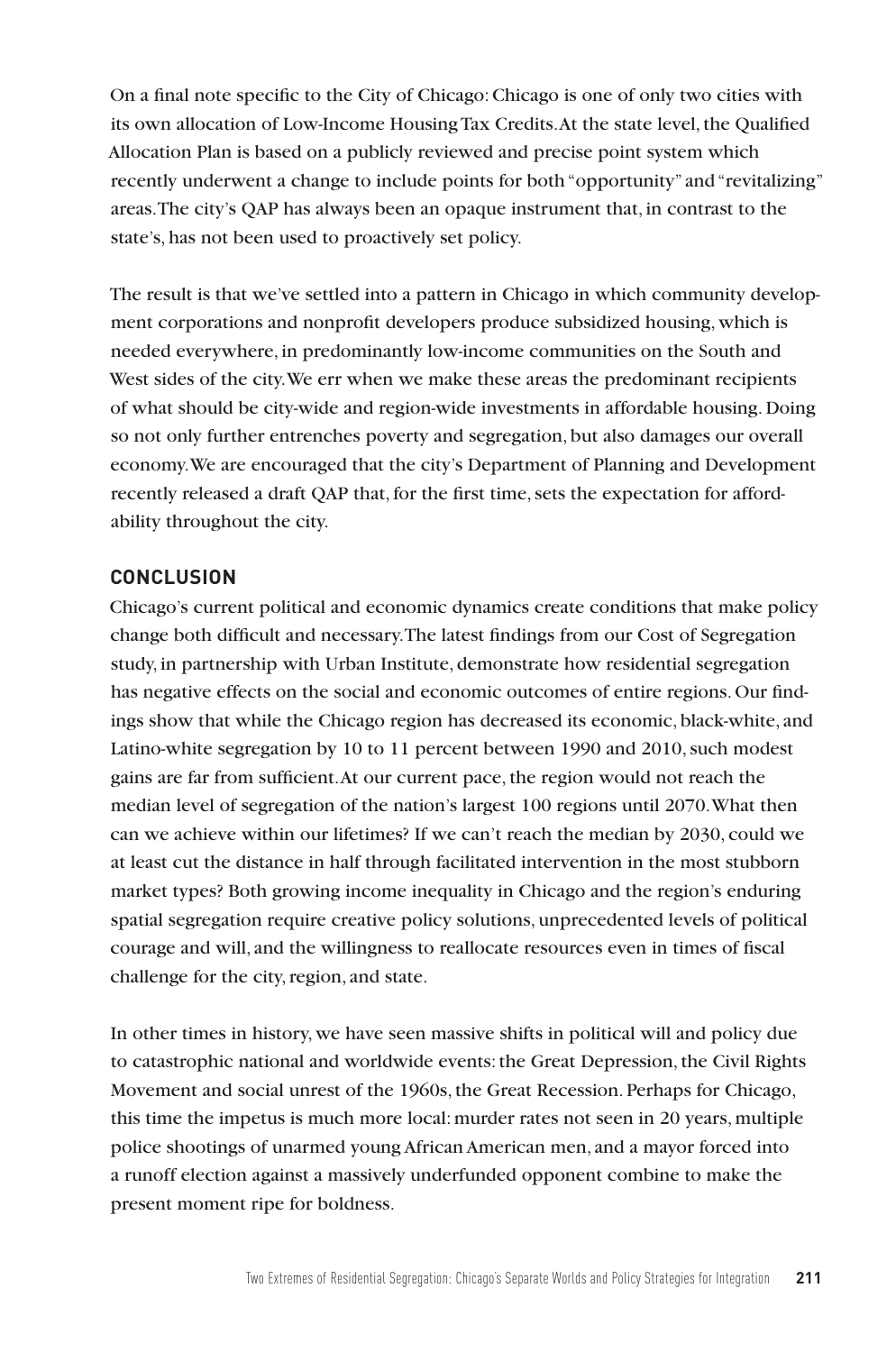### **Bibliography**

- Acs, Gregory, Rolf Pendall, Mark Treskon, and Amy Khare. 2017. "The Cost of Segregation, National Trends and the Case of Chicago, 1990–2010." Washington, DC: Urban Institute.
- Berkowitz, Karen. 2015. "Many Towns Snub State's Affordable Housing Mandate." *Chicago Tribune*, August 7.
- Betancur, John, Karen Mossberger, and Yue Zhang. 2015. "Standing in Two Worlds: Neighborhood Policy, the Civic Arena, and Ward-Based Politics in Chicago."*Urban Neighborhoods in a New Era: Revitalization Politics in the Postindustrial City*, edited by Clarence Sone and Robert Stoker, 81–107. Chicago: University of Chicago Press.
- Breymaier, Rob, Morgan Davis, and Patricia Fron. 2013. *Fair Housing and Equity Assessment: Metropolitan Chicago*. 2013. Chicago: Chicago Metropolitan Agency for Planning.
- CFED (Corporation for Enterprise Development). 2017. "Racial Wealth Divide in Chicago." Washington, DC: Racial Wealth Divide Initiative, Corporation for Enterprise Development.
- Chicago Defender Editorial Team. 2017. "Chicago Announces Pilot Program to Develop Vacant Homes." *Chicago Defender,* January, 10.
- Chicago Rehab Network. 2013. "Chatham Community Area Fact Sheet." http://www. chicagorehab.org/resources/docs/fact\_books/2015\_ca\_fact\_sheets\_extended/ crn\_extended\_community\_area\_fact\_sheets\_chatham.pdf.
- Clark, Anna. 2015. "The Threat to Detroit's Rebound Isn't Crime or the Economy, It's the Mortgage Industry." *Next City,* December 7. https://nextcity.org/features/ view/detroit-bankruptcy-revival-crime-economy-mortgage-loans-redlininghttps:// nextcity.org/features/view/detroit-bankruptcy-revival-crime-economy-mortgageloans-redlining (accessed March 22, 2017).
- Ellen, Ingrid Gould, Keren Horn, and Katherine O'Regan. 2012. "Pathways to Integration: Examining Changes in the Prevalence of Racially Integrated Neighborhoods."*Cityscape* 14, no. 3: 33–53.
- Hendrick, Rebecca, Martin Luby, and Jill Mason Terzakis. 2010. "The Great Recession's Impact on the City of Chicago."Chicago: Great Cities Institute.
- Heudorfer, Bonnie, Chase Billingham, Barry Bluestone, and Lauren Nicoll. 2007. "The Greater Boston Housing Report Card 2006–2007: An Assessment of Progress on Housing in the Greater Boston Area." Boston: The Center for Urban and Regional Policy.
- Hirsch, Arnold R. 2009. *Making the Second Ghetto: Race and Housing in Chicago 1940–1960*. Chicago: University of Chicago Press.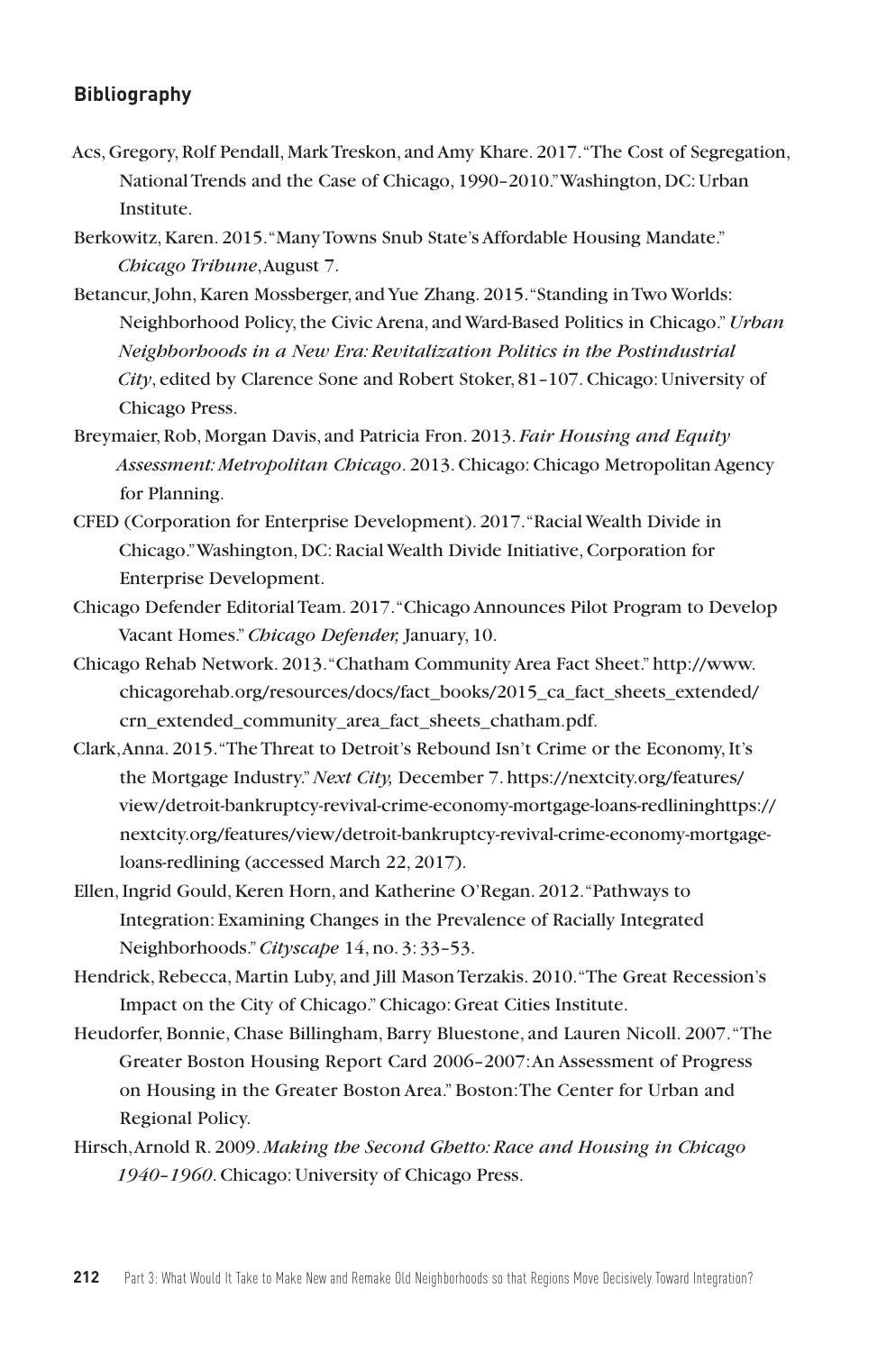- Hwang, Jackelyn, and Robert J. Sampson. 2014. "Divergent Pathways of Gentrification Racial Inequality and the Social Order of Renewal in Chicago Neighborhoods."*American Sociological Review* 79, no. 4: 726–51.
- Hyra, Derek, and Jacob S. Rugh. 2016. "The US Great Recession: Exploring its Association with Black Neighborhood Rise, Decline and Recovery."*Urban Geography* 37, no. 5: 700–26.
- Institute for Housing Studies at DePaul University. 2013. "Examining Cash Purchases of Residential Property in Cook County." Insititute for Housing Studies blog, August, 21. https://www.housingstudies.org/news/blog/examining-cash-purchases/ (accessed March 22, 2017).
- Lens, Michael C., and Paavo Monkkonen. 2016. "Do Strict Land Use Regulations Make Metropolitan Areas More Segregated by Income?" *Journal of the American Planning Association* 82, no. 1: 6–21.
- Louis, Errol T. 1997. "The Price is Wrong: Appraisal 'Redlining' Understate Millions in Community Assests." *Shelterforce: The Voice for Community Development*, May 1. http://shelterforce.org/1997/05/01/the-price-is-wrong/ (accessed July 13, 2017).
- Massey, Douglas S., and Nancy A. Denton. 1993. *American Apartheid: Segregation and the Making of the Underclass*. Cambridge, MA: Harvard University Press.
- Orfield, Gary, and Chungmei Lee. 2005. *Why Segregation Matters: Poverty and Educational Inequality.* Cambridge, MA: The Civil Rights Project, Harvard University.
- Rollins, Darcy.2006. "An Overview of Chapters 40R and 40S: Massachusetts' Newest Housing Policies." Policy Brief 06–1. Boston: New England Public Policy Center at the Federal Reserve Bank of Boston. https://core.ac.uk/download/pdf/6707059.pdf.
- Sampson, Robert J. 2012. *Great American City: Chicago and the Enduring Neighborhood Effect.* University of Chicago Press.
- Smith, Geoff, and Sarah Duda. "Cash or Credit: The Role of Cash Buyers in Cook County's Housing Market." 2012. Chicago: Institute for Housing Studies at DePaul University. https://www.housingstudies.org/media/filer/2012/06/05/researchreportfin.pdf.
- Squires, Gregory D. 2014. "Appraisals: A Missing Link in Fair Housing/Fair Lending Debates." *Huffington Post*, July 22. http://www.huffingtonpost.com/gregory-dsquires/appraisals-a-missing link b 5596879.html (accessed March 22, 2017).
- Sternberg, Carolina, and Matthew Anderson. 2014. "Contestation and the Local Trajectories of Neoliberal Urban Governance in Chicago's Bronzeville and Pilsen."*Urban Studies* 51, no. 15: 3198–3214.
- Voorhees Center for Neighborhood and Community Development. 2014. "The Socioeconomic Change of Chicago's Community Areas (1970–2010)." Chicago. https://docs.wixstatic.com/ugd/992726\_a60305a8ecc34951a0f48e55f5366c5b.pdf.
- Wagner, John, and Mark Berman. 2017. "Trump Threatens to 'Send in the Feds' to Address Chicago 'Carnage.'" *Washington Post*, January 25.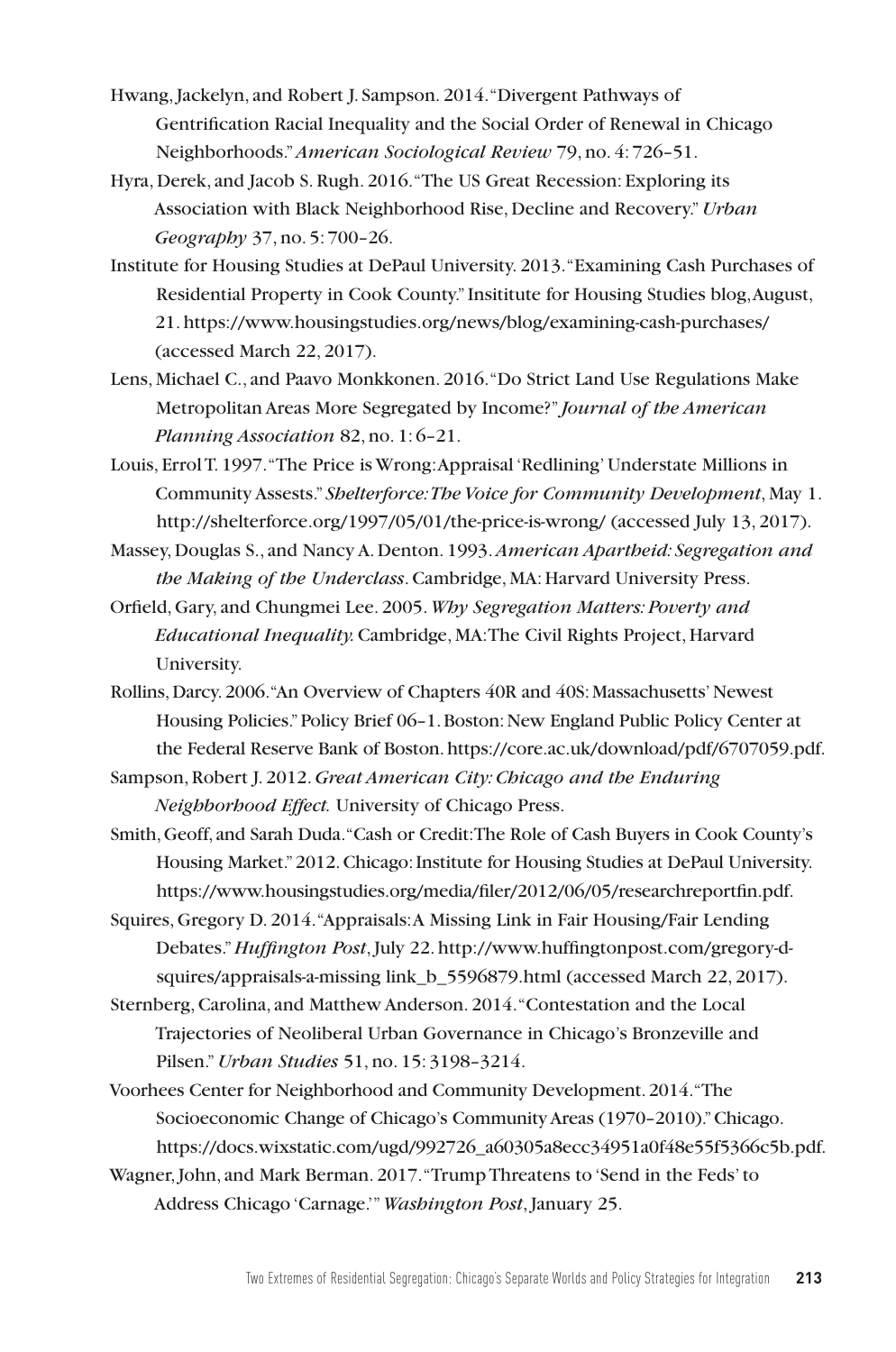Williams, Sonya, George Galster, and Nandita Verma. 2013. "The Disparate Neighborhood Impacts of the Great Recession: Evidence from Chicago."*Urban Geography* 34, no. 6: 737–63.

### **Endnotes**

- 1 Acs et al. (2017). Urban Institute used two indices to determine the trend and level of segregation in its 2017 study with the Metropolitan Planning Council. To analyze economic segregation, the study uses the Generalized Neighborhood Sorting Index (GNSI). The GNSI measures the extent to which people of similar incomes "clump" together within a given metropolitan region. To analyze racial segregation, the study measures both African Americanwhite and Latino-white racial segregation using a spatial proximity (SP) index. This index explores the extent to which groups cluster together within a region.
- 2 CFED (2017).
- 3 Breymaier, Davis, and Fron (2013); Voorhees Center (2014).
- 4 Hirsch (2009); Massey and Denton (1993); Orfield and Lee (2005); Sampson (2012).
- 5 Sternberg and Anderson (2014).
- 6 Betancur, Mossberger, and Zhang (2015).
- 7 Hwang and Sampson (2014); Hyra and Rugh (2016); Williams, Galster, and Verma (2013).
- 8 Hendrick, Luby, and Terzakis (2010).
- 9 Chicago Rehab Network (2013).
- 10 Voorhees Center (2014).
- 11 On Chicago, see Hwang and Sampson (2014); on national trends, see Ellen, Horn, and O'Regan (2012).
- 12 We refer in this section to individual homebuyers in particular. For corporate investors, a bottomed-out real estate market is ideal due to low prices and high inventory in close proximity, and cash sales are not a barrier. While responsible investor ownership of formerly single family homes is certainly an improvement over buildings sitting vacant, community-based groups with which we work would prefer actual homeowners in single-family homes. We therefore refer to the barriers and needs of these individuals in this section.
- 13 Louis (1997).
- 14 Squires (2014).
- 15 Clark (2015).
- 16 Institute for Housing Studies at DePaul University (2013).
- 17 Smith and Duda (2012).
- 18 Smith and Duda (2012).
- 19 The Chicago Community Loan Fund's Neighborhood Investor Lending Program (NILP) lends 90 percent Loan to Cost and maxes out at 120 percent Loan to Value. Both features are non-conventional and allow more distressed properties to be financed. For example, if a property cost \$30,000 to acquire and \$70,000 to rehab and thus had a total development cost of \$100,000, CCLF could make a loan of \$90,000 as long as the appraisal was at least \$75,000, resulting in 120 percent Loan to Value. The \$15,000 gap in this scenario would stop most lenders from making this loan. CCLF's balance sheet and loan loss reserves that they have recruited for this purpose allow them to finance the deal, but if they had more at-risk capital on hand, they could finance properties with larger appraisal gaps. A 140 percent Loan to Value in this scenario would represent a property appraising at approximately \$64,000 (\$26,000 gap).
- 20 Wagner and Berman (2017).
- 21 Heudorfer et al. (2007).
- 22 Lens and Monkkonen (2016).
- 23 Metropolitan Area Planning Council report, quoted in Rollins (2006), 4.